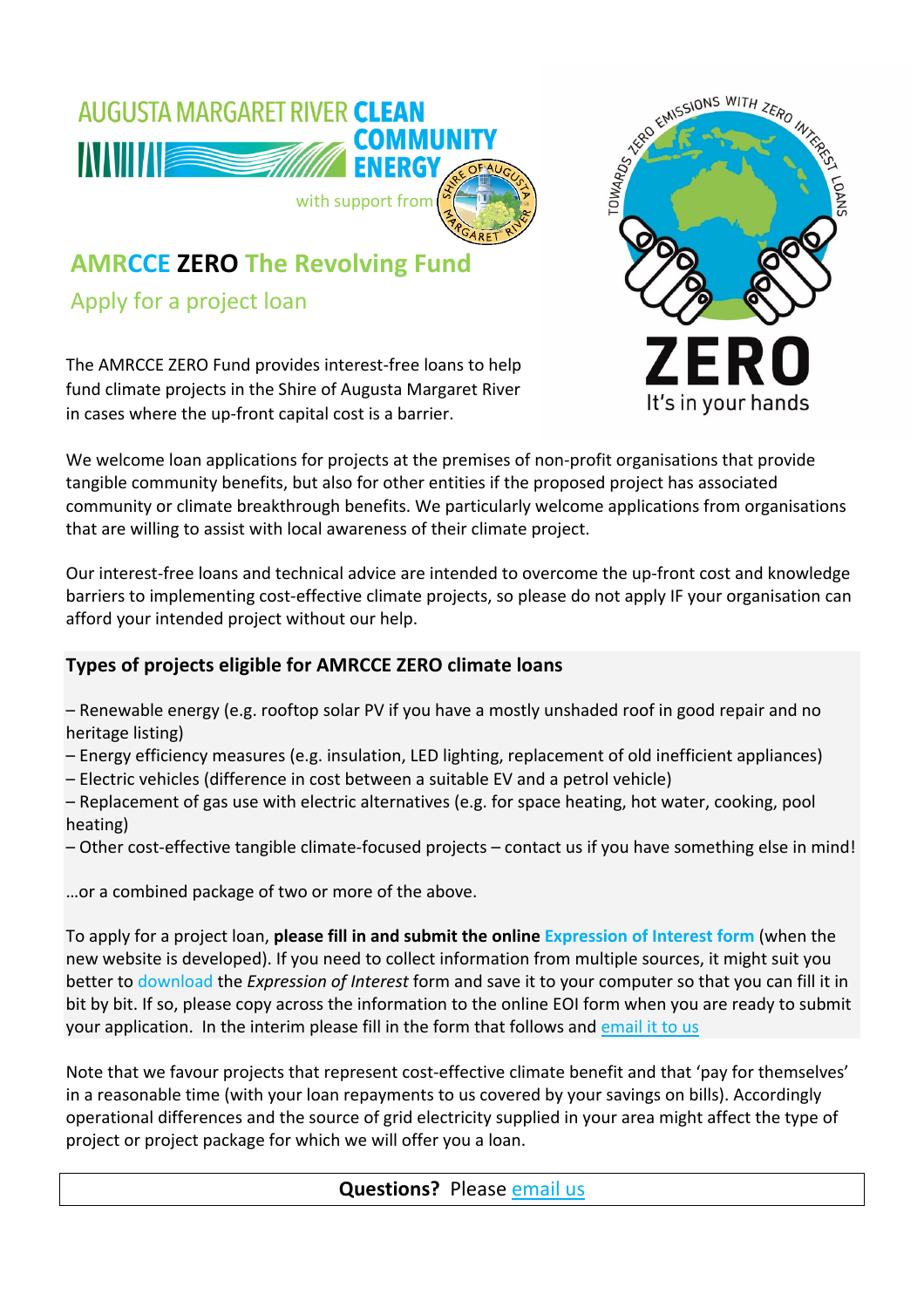### **Impact on your budget**



Example for a solar PV or energy efficiency project loan

You don't pay any interest on your AMRCCE ZERO loan, and the quarterly loan repayments are set to be a little less than the savings on your operating costs averaged over a year. This means you are never out of pocket, but you don't save much overall in the short-term. But after your loan is fully repaid you reap the full financial benefit of having lower operating costs.

Solar PV and energy efficiency projects typically 'pay for themselves' in 3-7 years. For electric vehicles or projects for getting off fossil gas, the payback time will depend heavily on the project details.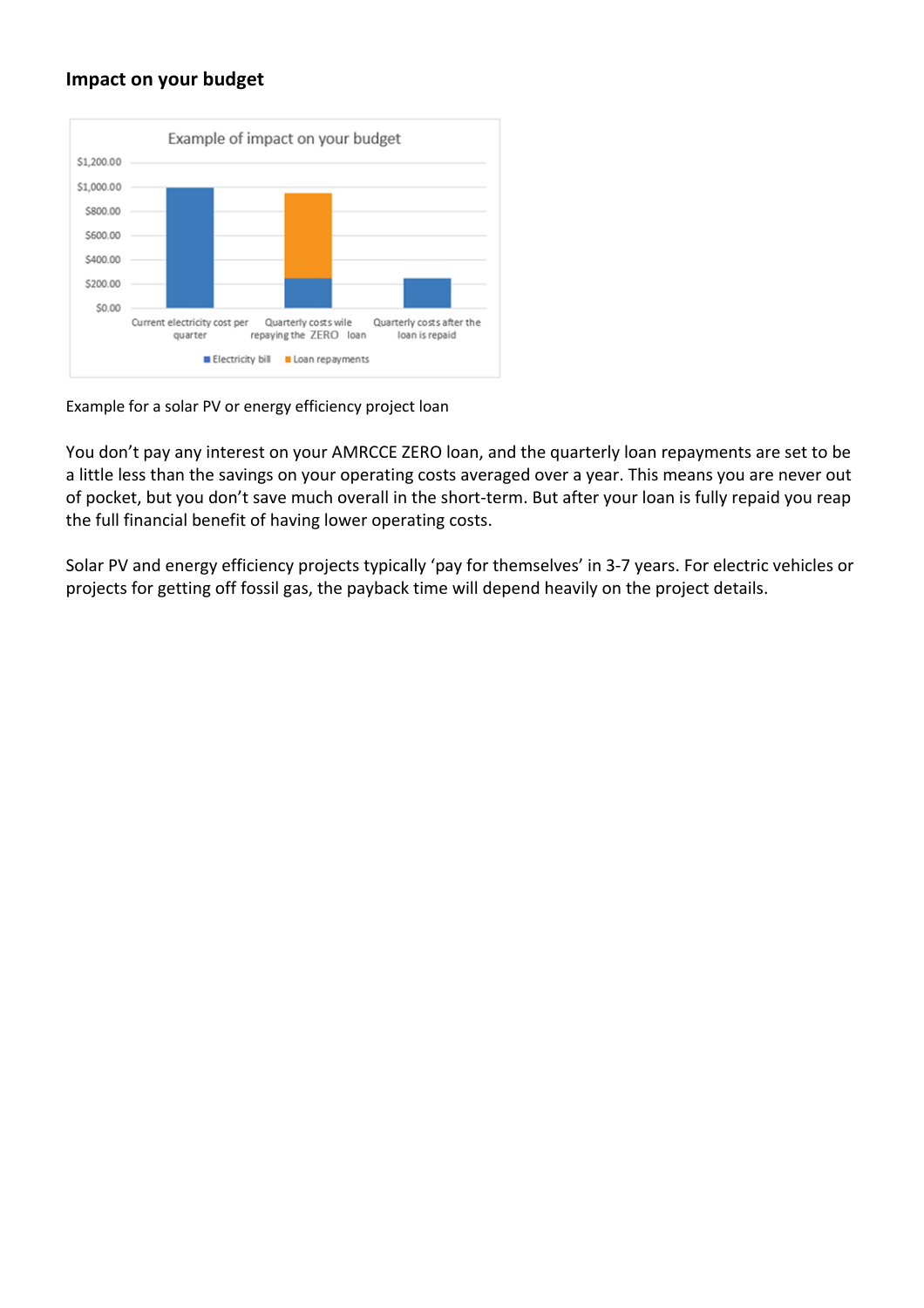## What happens after you submit the Expression of Interest form (below)?

### **First steps**

- We check whether your application is suitable, based on your responses in the EOI form, and we may ask for more details from you.
- We then send you our loan agreement template so that you can see what you will eventually need to sign if your solar and/or energy efficiency and/or electric vehicle loan goes ahead.
- Please make sure your decision makers, including your Board, are familiar with the way AMRCCE ZERO loans work **and** have seen the loan agreement template, and that they **give 'in principle' approval to go ahead** subject to mutually satisfactory project/loan details being worked out. It is important to have their provisional approval at this stage since working out the project details requires time and effort from you as well as from AMRCCE.

### **Setting the project details**

- For solar PV projects, applicants are required to obtain three quotes/indicative costing for the project from providers based in the Shire of Augusta Margaret River. Providers from outside the Shire will be considered where the necessary skills or service are not available locally, or where an outside business can provide a comparable service for at least 10% cheaper. Providers will be required to advise plans on how to remove and dispose of the installation at end of life. A list of acceptable solar panel brands can be found here https://www.solarquotes.com.au/solar101.html#panelchart A list of acceptable inverters can be found here https://www.solarquotes.com.au/inverters/
- Please note that we insist on top quality products, and you must use an accredited installer.
- Once you and AMRCCE agree on the preferred project details, we will advise you of the expected savings on your power/fuel bills (conservative estimate) and suggest a slightly lower amount as the monthly/quarterly repayment instalment amount. If you are covering some of the cost yourself, the repayment instalment amount will take into account the proportion of the total cost covered by our loan.

### **Locking in your project**

- At this stage, **please confirm approval from your Board for the proposed project details, its cost, the loan amount you require, and the repayment schedule**.
- We will then add your project to our funding queue. Putting you in our queue means AMRCCE commits to raising enough funds for your project and, once we reach the target amount, we will give you an interest-free loan to pay for your project. It also means that you are committed to the project (unless unforeseen problems arise). Note: the loan agreement is not signed until we have raised the target amount for your loan, but it looks very bad for us if you change your mind after we've started accepting donations specifically for your project.
- Once we start raising the funds for your loan, we appreciate any efforts you can make to raise the local profile of your project. This will depend on what suits your organisation, but might be a mention in your newsletter, a poster in your window, a donation jar at your front desk, or an article in a local newspaper.

### **Final steps**

- When we are close to reaching the funding target for your project, we'll ask you to sign the loan agreement with us (and book in an install date if your project involves a solar PV installation). We then send you the loan cheque so you can pay for the project.
- Finally, you just need to send us photos of the work-in-progress and the completed project, or a photo of the vehicle you have purchased, for display on our website so that the people who have donated can see what their money has achieved!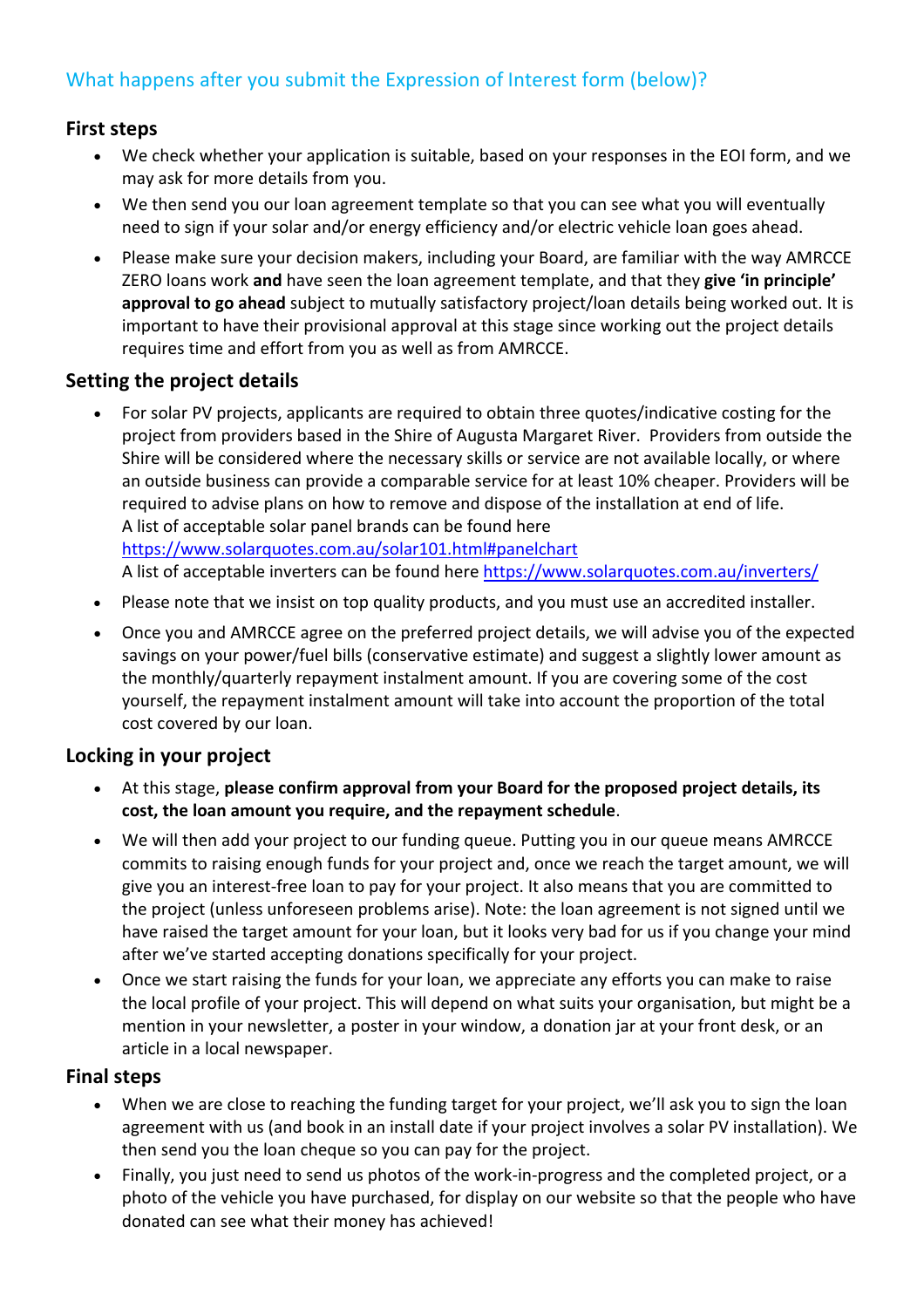

## **AMRCCE ZERO The Revolving Fund**

Expression of Interest form

Please submit this form if your organisation would like to apply for an AMRCCE ZERO interest free loan to pay for a community climate project within the Shire of AMR and email info@amrcce.com.au



Loans are available for projects at the premises of non-profit organisations that provide tangible community benefits, but also for other entities if the proposed project has associated community or climate breakthrough benefits. We particularly welcome applications from organisations that are willing to assist with local awareness of their community climate project.

Our interest-free loans and technical advice are intended to overcome the up-front cost and knowledge barriers to implementing cost-effective climate projects, so please do not apply IF your organisation can afford your intended project without our help.

Types of projects eligible for AMRCCE ZERO climate loans include:

- Renewable energy (e.g. rooftop solar PV)
- Energy efficiency measures (e.g. insulation, LED lighting, replacement of old inefficient appliances)
- Electric vehicles (difference in cost between a suitable EV and a petrol vehicle)

- Replacement of gas use with electric alternatives (e.g. for space heating, hot water, cooking, pool heating)

- Other cost-effective tangible climate-focused projects - contact us if you have something else in mind! ...or a combined package of two or more of the above. If applying for a solar PV project, please also fill in the gas replacement section of this form if you use gas at your premises. If you are generating your own carbon free (and free) energy on your roof, it doesn't make climate sense to continue to use gas when you could be using your new solar generation instead.

Note that we favour projects that represent cost-effective climate benefit and that 'pay for themselves' in a reasonable time (with our loan repayments covered by your savings on bills).

BEFORE FILLING IN THIS FORM - look through all the questions and collect the information you will need to complete this form. For example, you may need to refer to tariff and usage information in your electricity and gas bills from the last year or check your vehicle usage records. Please answer all questions as fully as you can. If you wish to discuss eligibility before completing this EOI form, you can email us at info@amrcce.com.au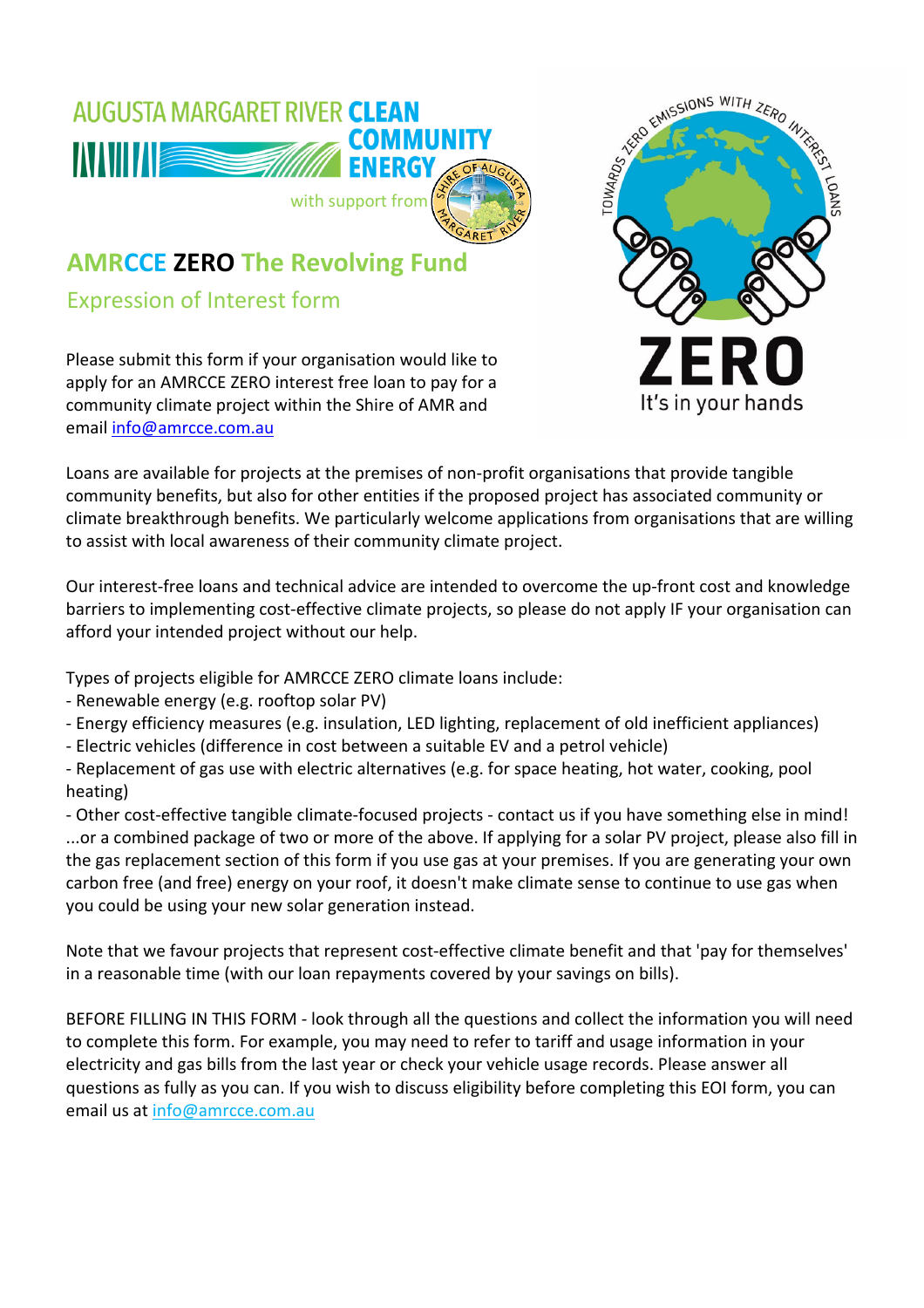# Expression of Interest form

## Overview of energy and/or vehicle use

Please answer all questions in this section to give us an overview of your operations. Subsequent sections can be answered or skipped in accordance with your preferred type of project.

NOTE: These few overview questions are VERY important, but we've not set them as being mandatory so that you can move freely between different sections and see all the information we require before you begin. All questions set as mandatory, like the name and contact details for your organisation, are in the last section of this form.

Please tell us about your electricity use. Is it grid electricity, or do you already have solar PV or buy some sort of 'green' electricity?



Please tell us about your gas use (if any). Is it mains gas or bottled gas? And what do you use it for (e.g. space heating, hot water, cooking, pool heating)?

|               | ,,,,,,,                                                         |
|---------------|-----------------------------------------------------------------|
| $\sim$ $\sim$ | $\mathbf{r}$ and $\mathbf{r}$ and $\mathbf{r}$ and $\mathbf{r}$ |

Please tell us about your vehicle use (if any). Does your organisation own or lease vehicles? How many? What are they used for?

Are you interested in a loan for a solar PV and/or energy efficiency project?

Yes

No - skip to questions for gas replacement projects

No - skip to questions for electric vehicle projects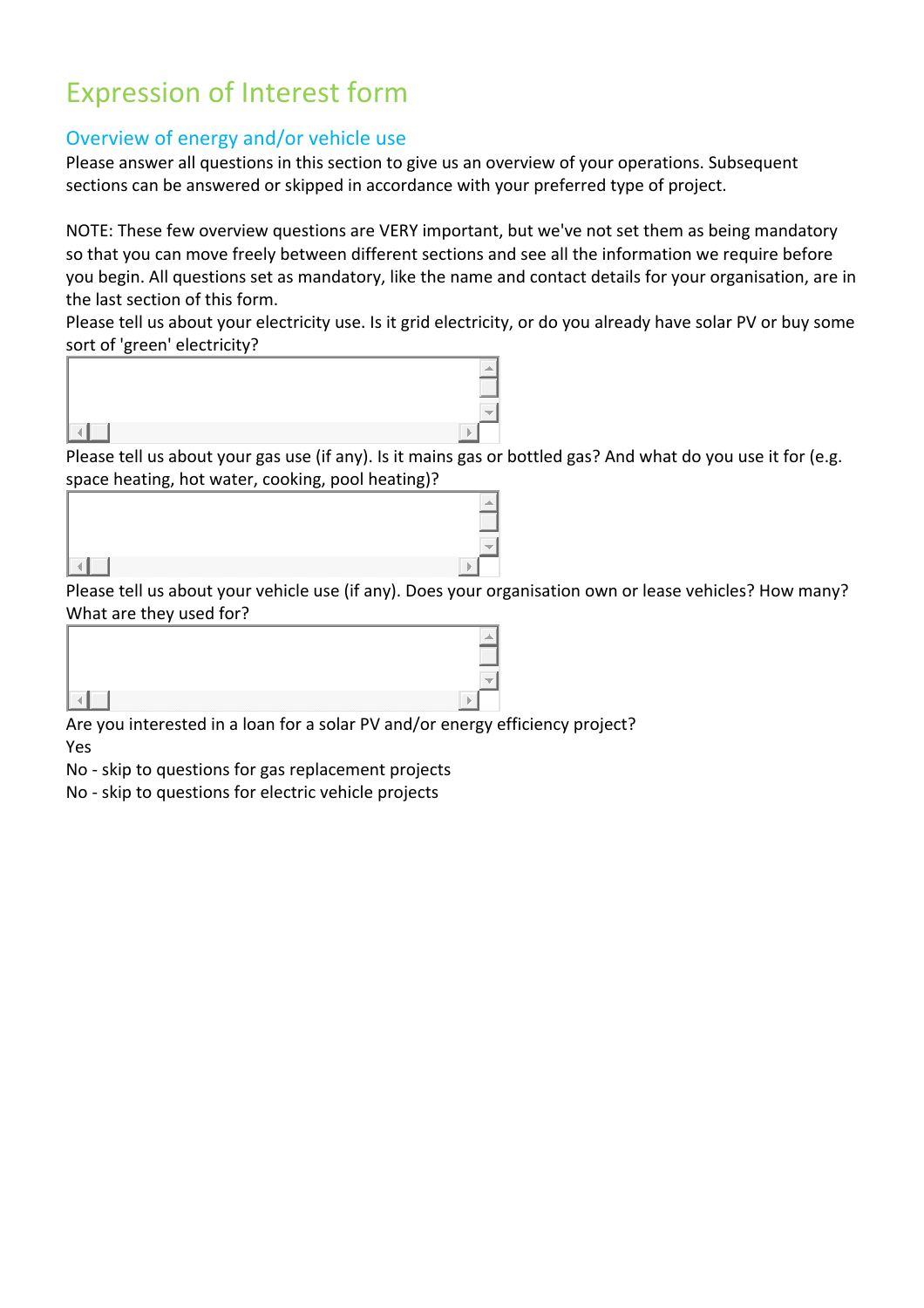## Solar PV and energy efficiency

Please answer the questions in this section as best you can if you are seeking a loan for a solar PV installation and/or energy efficiency measures.

Who owns your premises?

Lease duration (if premises are leased)

Do you have permission from the owner?

Indicate permission for desired solar installation and/or energy efficiency work (if premises are leased)

Do you need local council approval for installing solar panels, or for installing panels on tilt frames?

Heritage site or precinct?

Is your building heritage listed or in a heritage precinct?

Site checked by installer?

Have you had a site visit to check suitability of your premises for a solar installation or energy efficiency upgrade?

Roof material, orientation, and slope

Roof shading

How much shading, if any? What time of day is it shaded?

Roof condition

Any repairs needed before installing solar?

Condition of existing wiring

Is any new electrical work, other than standard electrical work for a solar installation, required before installing solar?

Multiple buildings or meters?

If you have multiple buildings or meter boxes, please indicate which buildings or areas are serviced by each meter box.

Single-phase or 3-phase meter(s)?

Capacity in amps of your meter(s)

Have your premises had an energy efficiency evaluation?

If so, please enter details and email us a copy of the energy efficiency report.

Identified energy efficiency opportunities

List any energy efficiency measures you would like to implement.

Do you have outside security lighting?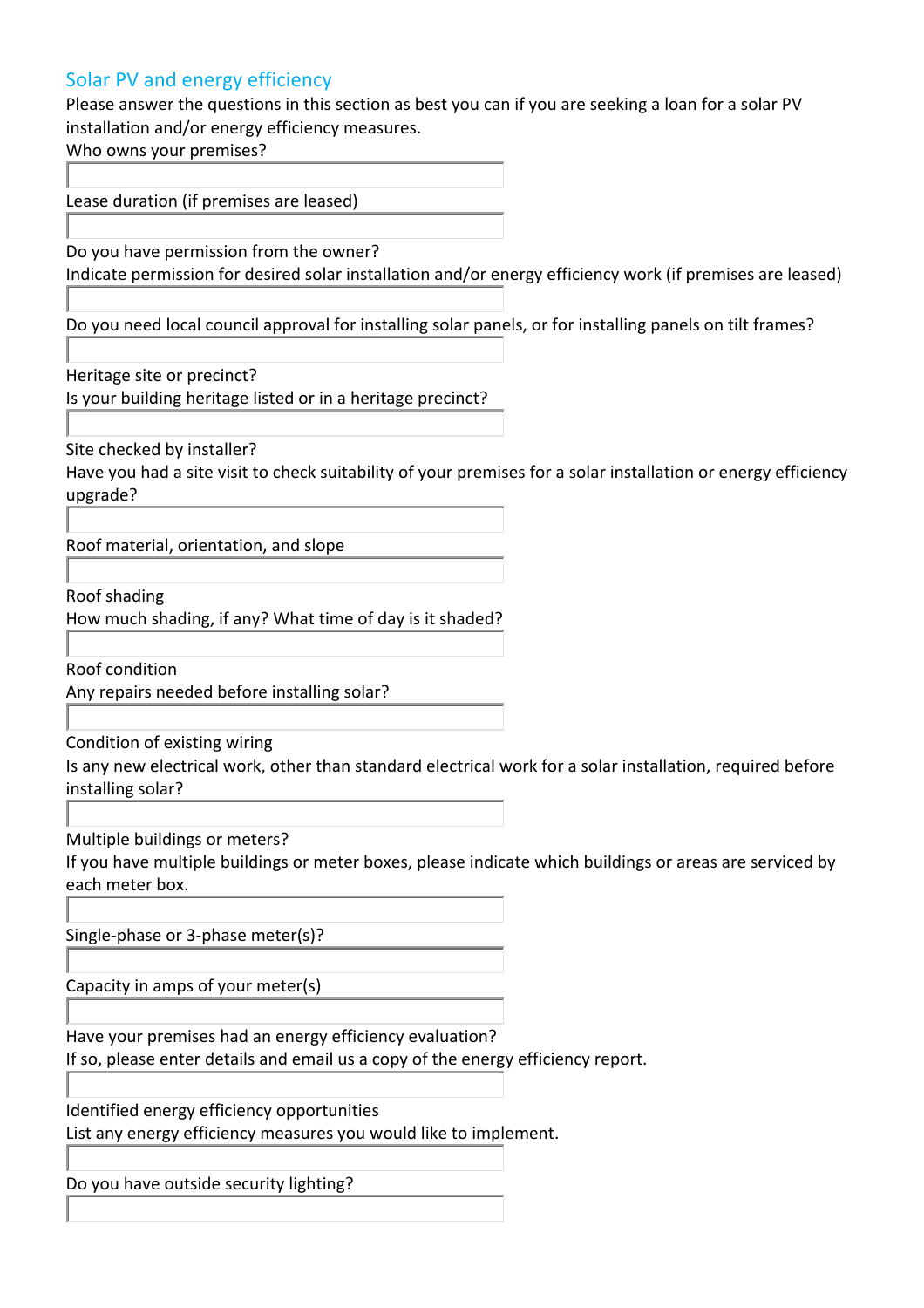If your electricity usage includes electricity used for security lighting, please indicate the number of lights, type, and Watts.

Solar hot water?

If you want to install solar hot water as part of this project, please tell us about your current hot water usage and existing system.

What electrical appliances and lights are used during daylight hours? List everything that uses electricity during the hours solar panels are generating electricity, and note any particularly high usage of appliances.

Operating hours of your premises

Electricity provider and applicable rates

Name of provider, peak and off peak rates, summer and winter rates, and feed-in-tariff

Local network solar regulations and restrictions

Enter any local or state regulations, or restrictions imposed by your electricity provider, that will affect a solar PV installation at your premises.

Electricity usage over last year

Enter details from your electricity bills over the last year, showing quarterly/monthly usage at each rate (peak, off-peak, summer/winter, etc) and the quarterly/monthly and annual totals for each. OR, please scan and send us copies of your bills over the last year. Send scans to info@amrcce.com.au

ыl

Percentage of usage in daytime

Your best guess at what percentage of your electricity use is in daytime hours

Differences between summer and winter electricity use

If you already have quotes for a solar installation and/or energy efficiency measures, please tell us about them below AND SEND US COPIES OF THE QUOTE(S).

#### $\triangleleft$

Applicants are required to obtain three quotes/indicative costing for the project from providers based in the Shire of Augusta Margaret River. Providers from outside the Shire will be considered where the necessary skills or service are not available locally, or where an outside business can provide a comparable service for at least 10% cheaper. Providers will be required to advise plans on how to remove and dispose of the installation at end of life.

A list of acceptable solar panel brands can be found here https://www.solarquotes.com.au/solar101.html#panelchart A list of acceptable inverters can be found here https://www.solarquotes.com.au/inverters/

Are you interested in a loan for replacing gas use with efficient electric appliances? Yes

No - skip to questions for electric vehicle projects

No - I've finished. Go to 'About your organisation'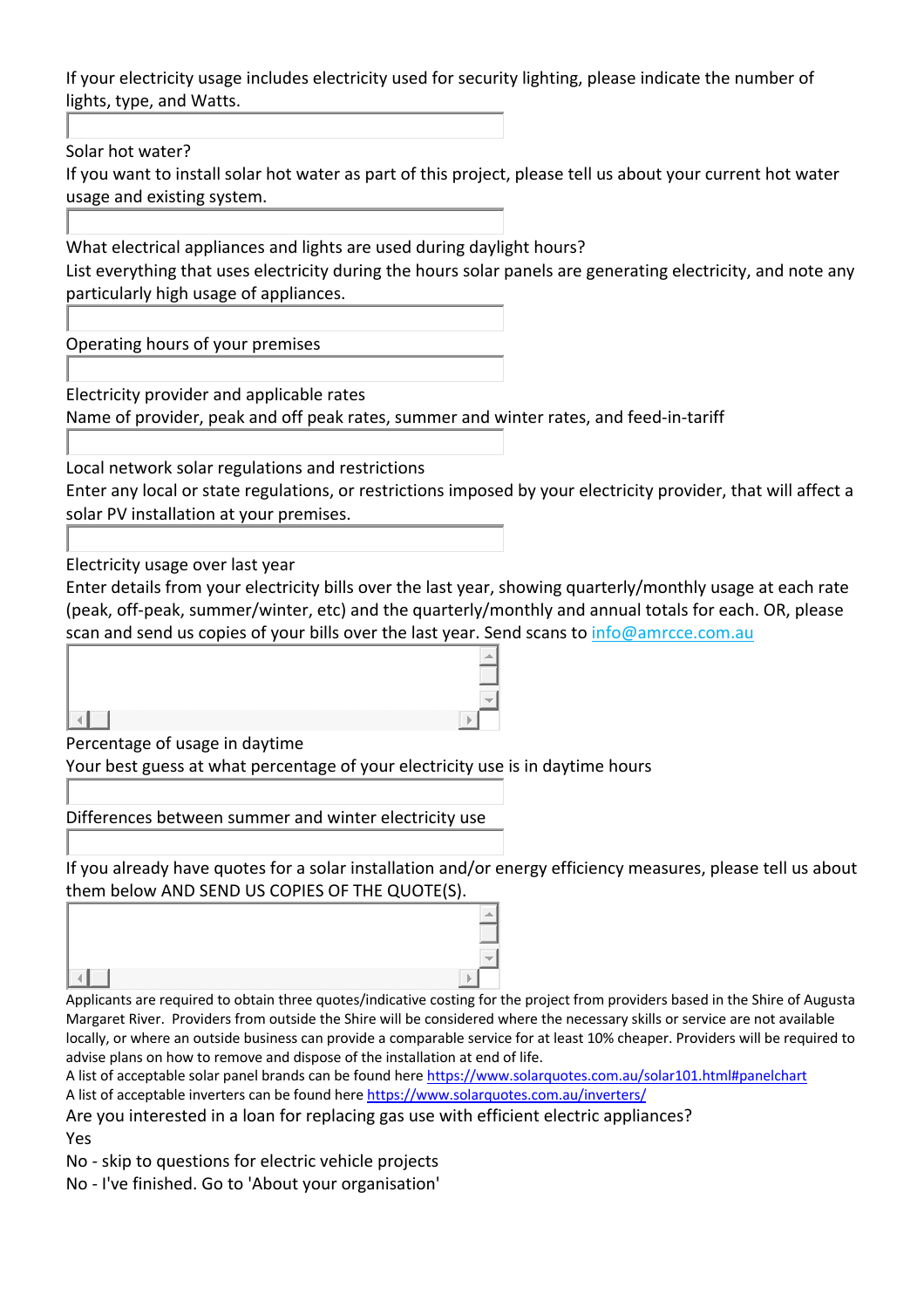### Replacing gas use

Please answer the questions in this section as best you can if you are seeking a loan to replace gas use with efficient electrical appliances.

Gas amount used annually (MJ), and type of gas (mains gas or bottled)

What gas is used for, the relative proportion for each use, and the type and brand of the gas appliances.



Gas usage over last year

Enter details from your gas bills over the last year, showing quarterly/monthly usage at each rate and the quarterly/monthly and annual totals for each. OR, please scan and send us copies of your bills over the last year. Send scans to info@amrcce.com.au

| <br>,,,,,,,<br>___ |
|--------------------|

Are you interested in a loan to cover the cost difference between an EV and a petrol vehicle? Yes

No - go back to Solar PV section

No - I've finished. Go to 'About your organisation'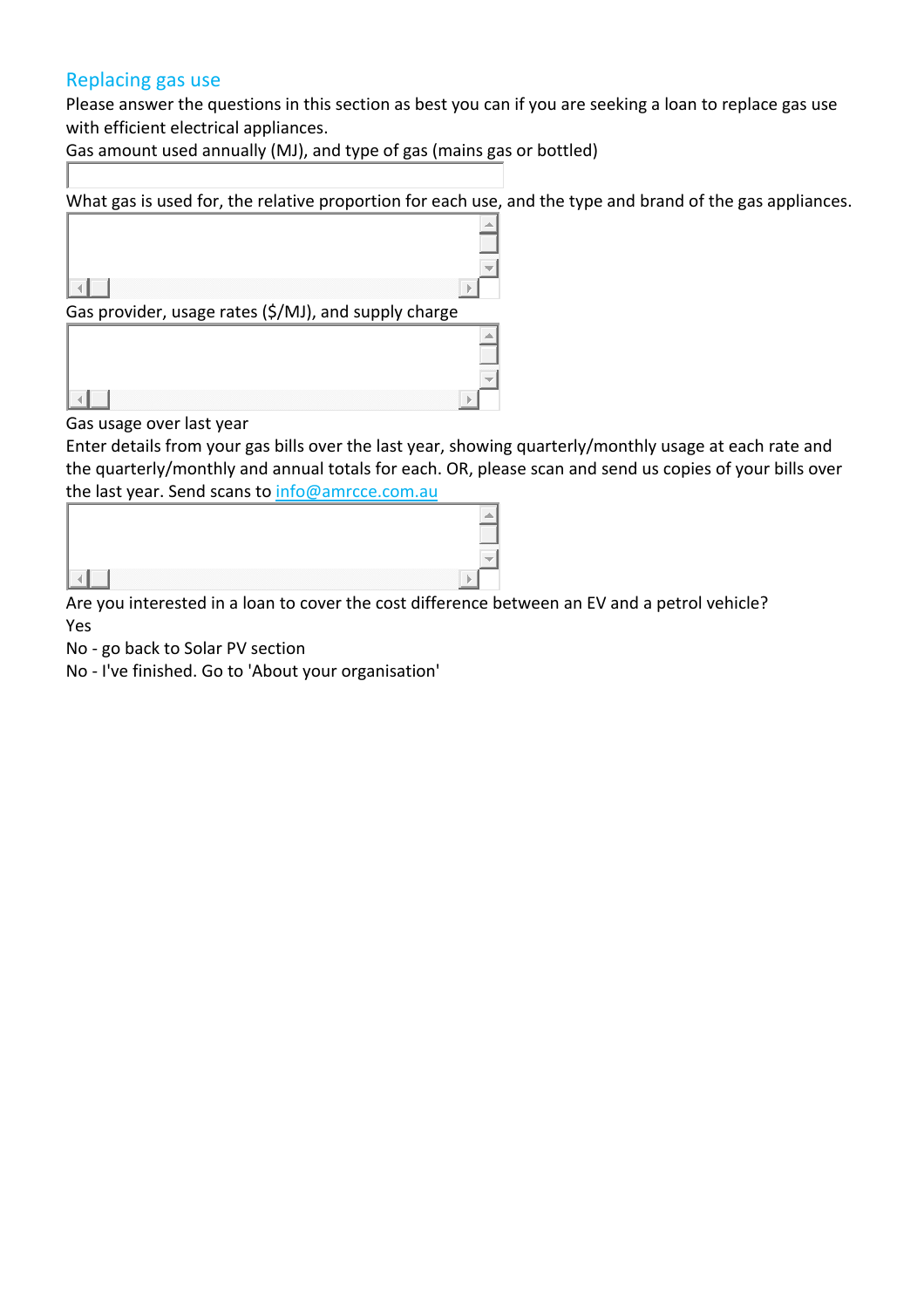## Electric vehicles

Please answer the questions in this section as best you can if you are seeking a loan to cover the difference in cost between an EV and a petrol vehicle.

Do you own or lease your vehicles?

Please enter the types of vehicles you use, what you use them for, and the times of day they are typically in use.



For each type of vehicle/use, please indicate how many kilometres it travels per year and the annual fuel cost.

| Please enter details of the EV that best suits your purpose (if known). |  |
|-------------------------------------------------------------------------|--|
|                                                                         |  |
|                                                                         |  |
|                                                                         |  |
| Have you finished entering all answers relevant to you?                 |  |

Yes - take me to 'About your organisation'

No - go back to Solar PV section

No - go back to the gas replacement section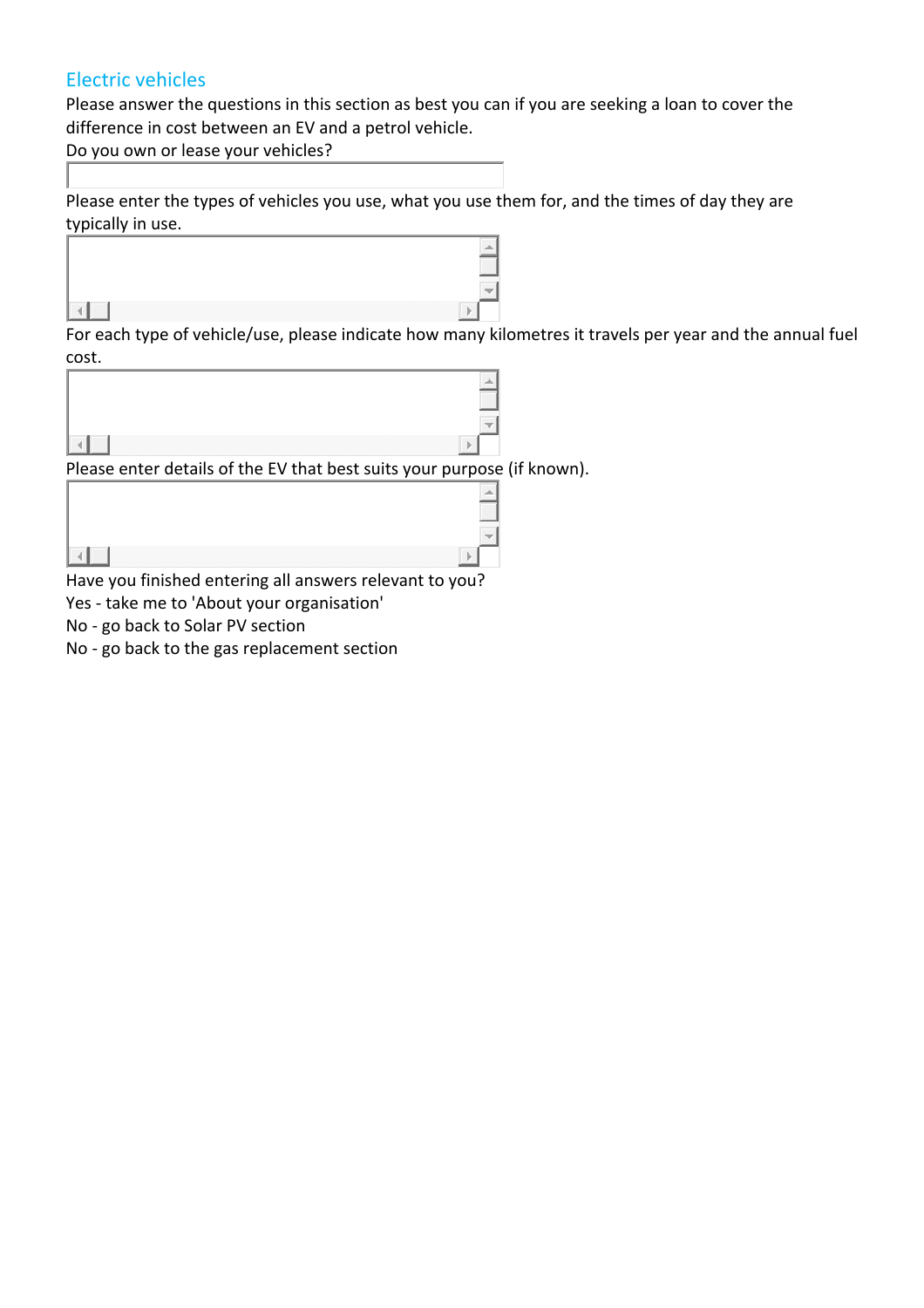## Applicant Organisation

\* Required

Tell us about your organisation Organisation name \*

Organisation ABN \*

Address of premises \*

Service or amenity \*

Tell us about the benefits your organisation provides to the community

Website address \*

Facebook or blog address

Organisation type \*

e.g. incorporated non-profit organisation, for-profit entity, non-profit company, etc

Who will sign the loan agreement? \*

Names and position of the 2 people who have authority to sign contracts

Person filling in this EOI form \*

Enter name, phone, and role within organisation

Email address of person filling in this EOI form \*

How did you hear about AMRCCE?

Local liaison contact details

Is a member of AMRCCE or of a local environment group helping to organise this project? If so, please enter their name and email address.

Are you seeking full or part funding? \*

If your organisation will be partly funding the project, indicate how much of the overall cost you will cover.

Are you registered for GST? \*

If you are registered for GST and can temporarily cover the GST component until it is refunded to you, we will be able to raise the funding for your loan sooner than otherwise

No

Yes, and we will cover the GST component of the project cost

Yes, but we would like the AMRCCE loan to cover the GST component